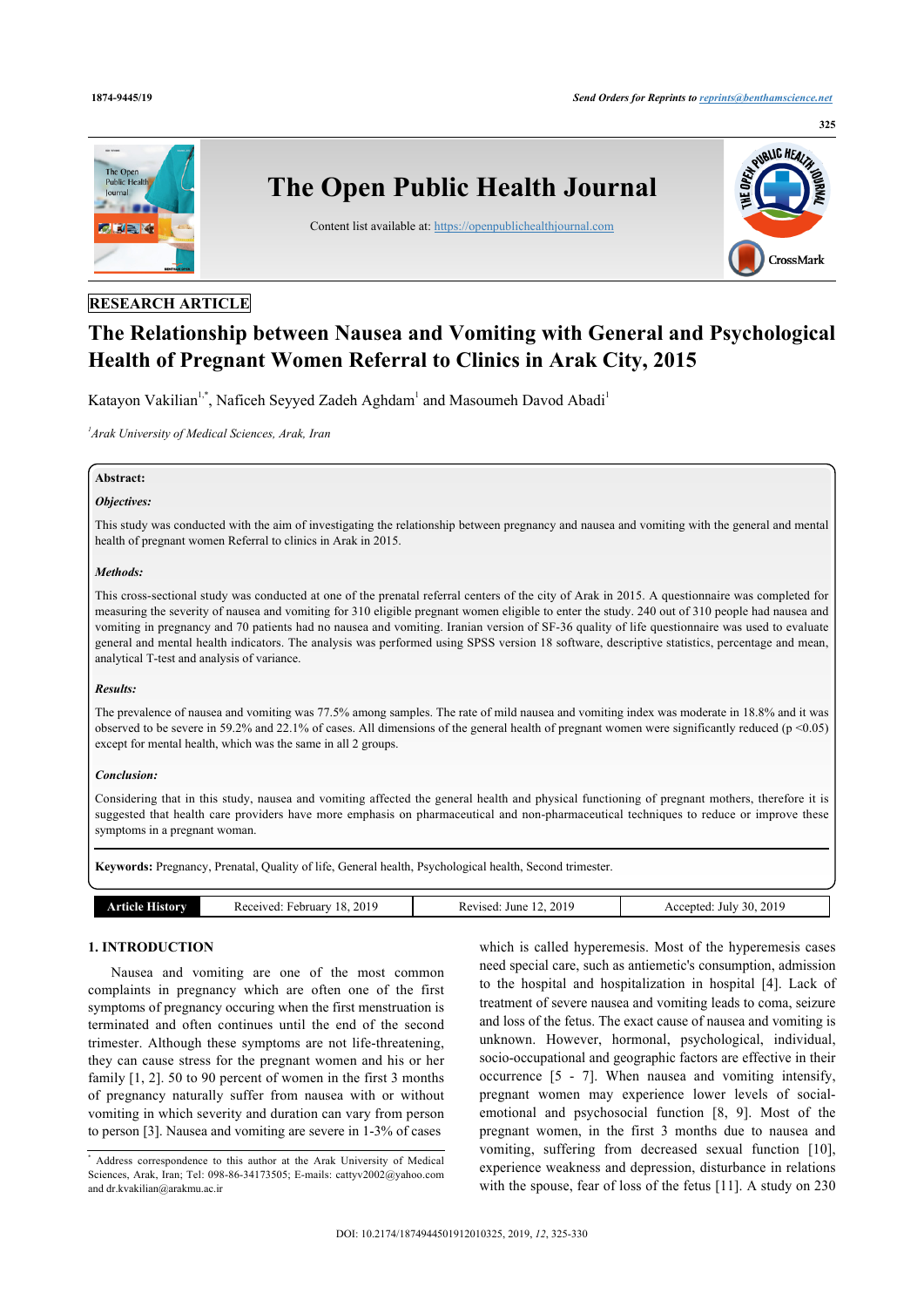pregnant women with nausea and vomiting showed that there is a positive relationship between these two symptoms and depression [\[12](#page-4-10)]. Tan and colleagues showed that 37% of pregnant women had nausea and vomiting with distress and depression and more severe nausea and vomiting, the greater the severity of depression [\[13](#page-4-11)]. Uguz and colleagues also showed that anxiety disorders are 36% in severe nausea and vomiting [\[14\]](#page-4-12). General and mental health, are measurable at any time during pregnancy and has different dimensions of psychological, social, physical, emotional. General and mental health in terms of quality of life is important in mother and baby care programs and quality of service delivery. Knowing the disruptive factors of general and mental health as an important indicator of the quality of life in pregnancy can help health care providers and midwives in providing better services. For example, in the first 3 months of pregnancy disabling effect of nausea and vomiting is the most important in this period which is associated with maternal weight loss, electrolyte imbalance and imbalance in maternal PH which not only threaten the mother's life but also lead to fetal complications, including low birth weight, early delivery and even the termination of pregnancy at the request of couples [[15,](#page-4-13) [16\]](#page-4-14). O'Brien's study showed that nausea and vomiting during pregnancy have negative effects on the physical and mental dimension of the quality of life [[17](#page-4-15)]. On the other hand, studies show that other variables of quality of life, including social behaviors, are under the influence of physical problems of this period, such as physical pain, Stomach ache, and constipation[[13](#page-4-11), [18](#page-4-16), [19\]](#page-4-17). This study was designed and implemented, considering that there has been no study on the general and psychological health of women with nausea and vomiting during the first trimester of pregnancy in Arak, so far.

### **2. MATERIALS AND METHODS**

This study is a cross-sectional study of 310 pregnant women which were in the first 3 months of pregnancy and have set up a health record at one of the prenatal centers of the Referral city of Arak in 2016. Sampling was done so that calls were made to pregnant women who had a file of pregnancy and they participated if they were willing to participate in the study and had entry requirements. Entry terms were included: Desired pregnancy, gestational age between 8-14 weeks, the absence of acute and chronic illness in pregnancy and before it, living with spouse, not having a history of mental illness and hospitalization due to it. Of the 500 cases, 320 had entry conditions and were willing to attend, they entered the study after providing written informed consent. At the beginning of the study, the questionnaire for measuring the severity of nausea and vomiting was given to 310 patients and the questionnaire was completed by women in collaboration with the researcher. 240 of 310 people had nausea and vomiting during pregnancy, and 70 had no nausea and vomiting. The sample size was determined using the formula for comparing the mean to 310 people. To measure nausea and vomiting, a quantitative tool was used to measure nausea and vomiting. This scale is based on 3 questions. First one was how long did you feel nauseous over the past 12 hours which if they did not have nausea and vomiting, they took score one, those who felt nausea for less than an hour scored (2), those who experienced

between 2 and 3 hours, score (3), those who experienced 4-6 hours scored (4) those who experienced and more than 6 hours, scored (5). The other two questions were each related to the number of vomiting and nausea. Non-vomiting or nausea, scored (1), those who experienced between 1-2, scored (2), those who experienced 3- 4, scored (3), those who experienced 5-6, scored (4) and those who experienced more than 7 times in the last 12 hours, scored 5. The range of the lowest and highest scores was between 3 and 15 points. Total score of nausea and vomiting between 3-6 was considered mild between 7-12 was moderate and 13 and higher as severe[[19](#page-4-17)]. The other questionnaire is based on the quality of life(SF-36) focusing on the physical and mental health of mothers in 8 different criteria: Physical function, physical limitations, physical pain, general health, vitality, social function, general health and mental health. Each of the 8 scales has a score of 0-100. This scoring is based on the SF-36 standard measurement and a higher score indicates a higher quality of life. The 3-option questions with scores (0, 50,100) and 5-option questions with scores (0, 25, 50, 75, 100) and 6-option questions with scores (0, 20, 40, 60, 80, 100) 9 are considered. Meanwhile, validly of the Iranian version of this tool by Montazeri *et al.* [[20\]](#page-4-18) was determined between 0.58-0.95 and its reliability is 0.77-0.95. By identifying the two groups, they were invited to visit the center on the day they were coordinated and answer the questions on the quality of life accurately. After completing the questionnaire of analysis, the analysis of variance was performed, using SPSS version 18 and descriptive state of percent and average and analytical affairs.

# **3. RESULTS**

310 pregnant women entered the study. The age of mothers was between 17-40 years old. 13.2%, (41) were between the ages of 17 and 20 years. 36.5. % (113) were between 21 and 25 years old and 46.8% (145) were between the ages of 26 and 35, and 3.5% (11) were over 36 years old. 7.99% had pregnancy age between 7-10 weeks. The characteristic of the participants are shown in the Table**1**. Dimensions of general and psychological health are also shown in the Table **[2](#page-2-1)**. Table **[3](#page-2-2)** shows the quality of life in mild, moderate and severe levels of nausea and vomiting.

#### **4. DISCUSSION**

Among those, 240 were nauseous and vomiting pregnant women. The prevalence of nausea and vomiting among samples was 77.5%. The rate of mild nausea and vomiting was observed in which 18.8% was moderate and in 59.2% and 22.1%, were severe cases. Other specifications are classified into two groups as shown in Table **[1](#page-2-0)**. Table **[2](#page-2-1)** shows that all aspects of quality of life, except mental health, were significantly reduced in the group with nausea and vomiting. Table **[3](#page-2-2)**, also shows the mean of quality of life by severity of nausea and vomiting. The results of this study showed that more than one-third of Iranian women suffer from nausea and vomiting of pregnancy and this group of women had lower general health. And this group of women had lower general health. Along with this study including Lacasse *et al*. [\[21](#page-4-19)] in 2008 they investigated 367 pregnant women less than 16 weeks in Quebec, Canada and they reported the prevalence of nausea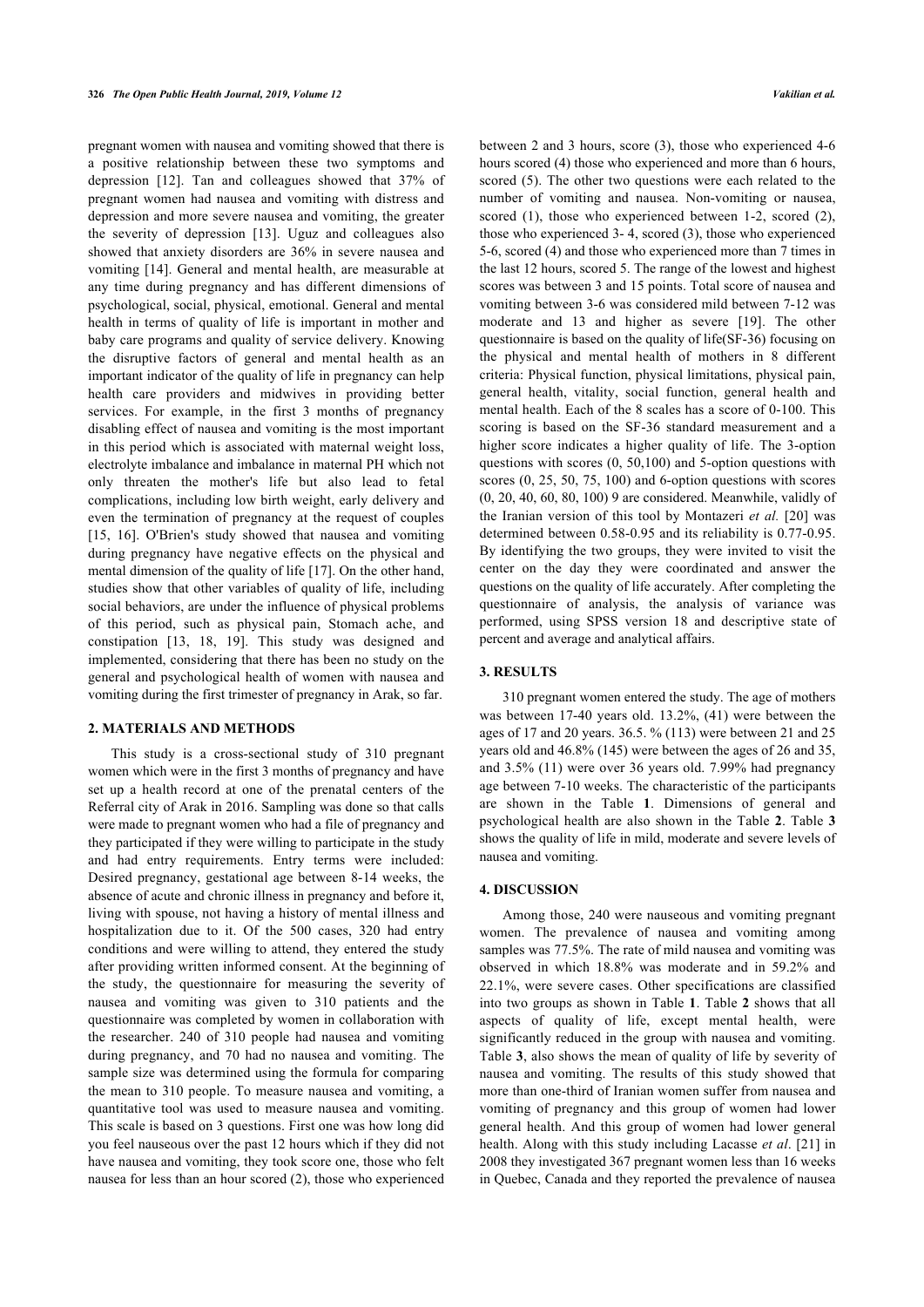and vomiting between the samples was 78%. Their study using the SF-12 quality of life questionnaire and also the quality of life questionnaire of nausea and vomiting of pregnancy showed that the quality of life in these women was lower than those who did not have vomiting nausea. On the contrary, Chan *et al.* in 2010 in Hong Kong, reported that the prevalence of nausea and vomiting was 90.9% in 396 cases, in the weeks between 10-14 weeks. According to the report, most aspects of quality of life were affected by these two symptoms and their severity [[22\]](#page-4-20).

The present study showed that the physical activity of women has significantly decreased due to nausea and vomiting.

Pregnancy studies show that changes in pregnancy and problems, such as nausea and vomiting, fatigue, back pain, cramp and leg varicose, edema, dizziness can be important factors in reducing the quality of life and the ability of women to carry out daily activities [[23,](#page-4-21) [24\]](#page-4-22). The present study showed that physical function of women and more restrictions on daily activities has caused more problems with high intensity of nausea and vomiting, so that the quality score is less of women with severe nausea and vomiting.The study of Smith and colleagues in Australia was conducted to determine the effect of nausea and vomiting on 593 pregnant women in the first trimester using SF-36 questionnaire. According to collected

<span id="page-2-0"></span>

|  |  |  | Table 1. The demographic characteristic of participants with and without the experience of nausea and vomiting. |
|--|--|--|-----------------------------------------------------------------------------------------------------------------|
|  |  |  |                                                                                                                 |
|  |  |  |                                                                                                                 |

| <b>Variables</b>   | <b>Nausea and Vomiting</b>  | <b>Absence of Nausea and Vomiting</b> |          |       |
|--------------------|-----------------------------|---------------------------------------|----------|-------|
|                    | $Mean \pm SD$               | $Mean \pm SD$                         | P        |       |
| Age                | $26.45 \pm 4.895$           | 25.39 ± 5.128                         | 0.126    |       |
| Gestational age    | $8.44 \pm 1.180$            | $8.24 \pm 1.185$                      | 0.229    |       |
| Gravid             | $1.75 \pm .821$             | $1.51 \pm .775$                       | 0.33     |       |
| Para               | $0.67 \pm 0.723$<br>$N(\%)$ | $46 \pm 755$<br>$N(\%)$               | 0.32     |       |
| Job                | Housewife                   | 229(95.4)                             | 69(98.6) | 0.203 |
|                    | Employee                    | 11(4.6)                               | 1(1.4)   |       |
|                    | No educated                 | 4(1.7)                                | 1(1.4)   |       |
|                    | elementary                  | 54(22.5)                              | 14(20)   |       |
| Level of education | Guidance                    | 71(29.6)                              | 19(27.1) | 0.962 |
|                    | High school                 | 13(5.4)                               | 5(7.1)   |       |
|                    | Diploma                     | 78(32.5)                              | 26(37.1) |       |
|                    | Upper level                 | 20(8.3)                               | 5(7.1)   |       |

<span id="page-2-1"></span>

|  |  | Table 2. Mean of general and psychological health of pregnant women with and without nausea and vomiting. |
|--|--|-----------------------------------------------------------------------------------------------------------|
|--|--|-----------------------------------------------------------------------------------------------------------|

|                               | <b>Nausea and Vomiting</b> | <b>Absence of Nausea and Vomiting</b> | P Value |
|-------------------------------|----------------------------|---------------------------------------|---------|
|                               | $Mean \pm SD$              | $Mean \pm SD$                         | 0.001   |
| <b>Physical Functioning</b>   | $65.50 \pm 28.22$          | 79.35±21.02                           | 0.017   |
| Role limitation-Physical      | $45.00 \pm 40.01$          | 58.21±41.85                           | 0.015   |
| <b>Bodily Pain</b>            | $66.89 \pm 24.91$          | $75.10\pm24.19$                       | 0.001   |
| General health perception     | $65.37 \pm 20.46$          | 74.14±17.21                           | 0.001   |
| Energy                        | $54.91 \pm 17.14$          | $62.71 \pm 17.95$                     | 0.001   |
| Social functioning            | $65.20 \pm 22.21$          | $75.35 \pm 21.69$                     | 0.001   |
| Role limitation - Emotionally | $64.02\pm45.20$            | $80.95 \pm 35.24$                     | 0.001   |
| Mental Health                 | $66.96 \pm 16.64$          | $70.26 \pm 17.73$                     | 0.154   |
| Change in health              | $61.73 \pm 19.41$          | $72.03 \pm 16.53$                     | 0.001   |

# <span id="page-2-2"></span>**Table 3. The quality of life in mild, moderate and severe levels of nausea and vomiting.**

|              | <b>SF36</b> |                   |                | 95% Confidence Interval for Mean |                    |       |
|--------------|-------------|-------------------|----------------|----------------------------------|--------------------|-------|
|              | N           | Mean              | Std. Deviation | Lower Bound                      | <b>Upper Bound</b> |       |
| low          | 45          | $*69.6657$        | 16.78029       | 64.6244                          | 74.7071            |       |
| intermediate | 142         | $\times$ 63.4881  | 16.87873       | 60.6879                          | 66.2883            | 0.001 |
| Severe       | 53          | $\times$ *50.3101 | 22.91848       | 43.9930                          | 56.6273            |       |
| Total        | 240         | 61.7363           | 19.41155       | 59.2679                          | 64.2046            |       |

ANOVA test

\*P=0.001  $\times p=0.001$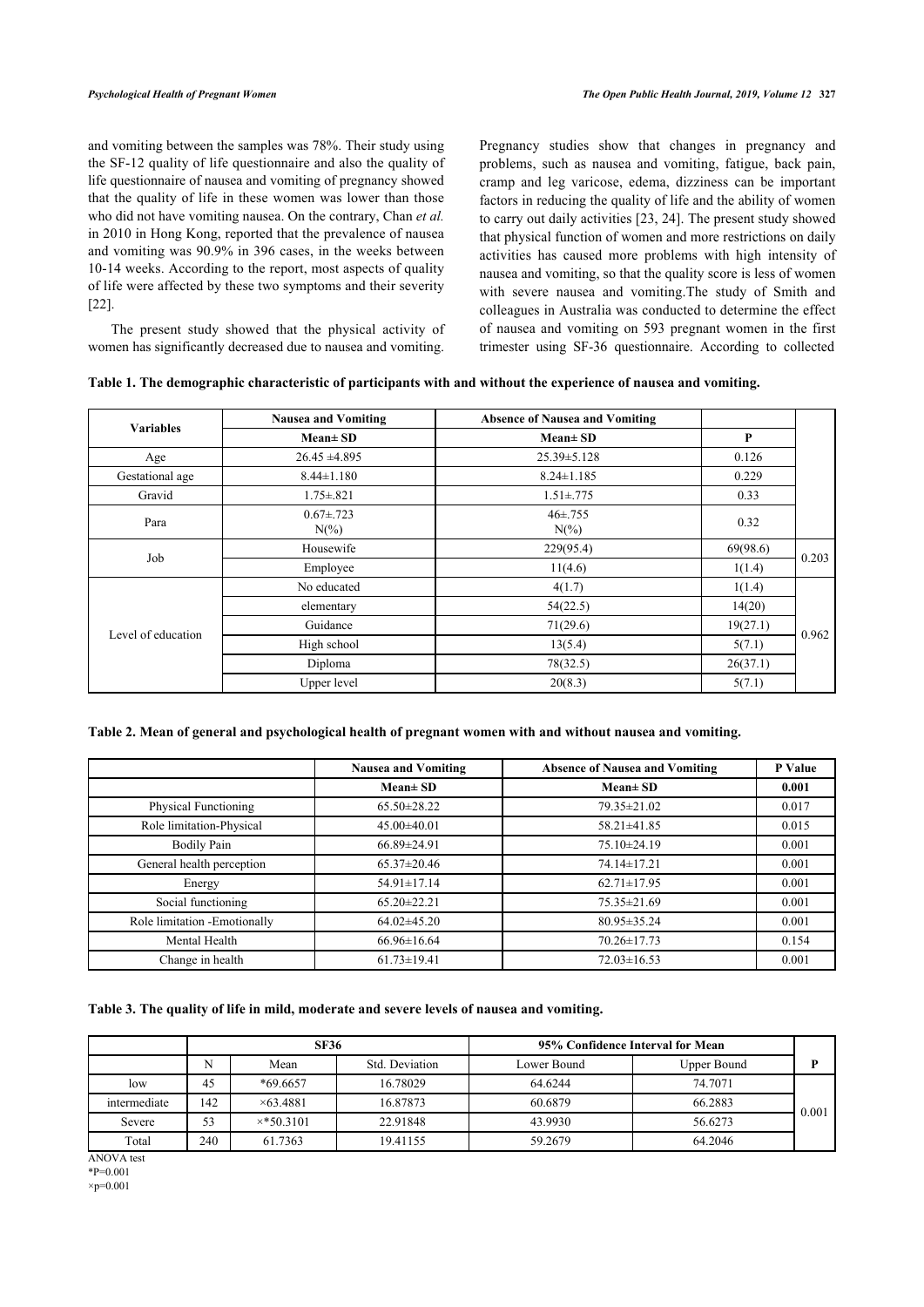results, nausea and vomiting had a significant effect on general health and mothers' daily activities and nausea was the most problematic symptom which is most commonly experienced by the mothers [\[24](#page-4-22)].

A study by Kugahara *et al.* [[25](#page-4-23)] in Japan showed that all three signs of nausea and vomiting and gagging are associated with a significant decrease in the quality of life. The present study showed that the higher the severity of nausea and vomiting, the lower the quality score and there is a significant difference between the severity of nausea and vomiting with a decrease in quality of life. Tan and colleagues study also showed that the higher the severity of nausea and vomiting, the lower the quality of life which coincided with this study [[18\]](#page-4-16). The present study showed that maternal fatigue with nausea and vomiting is high and they have less energy. Vomiting causes refusal to eat and thus reduces the energy intake of the individual which ultimately reduces the physical activity [[24](#page-4-22), [25\]](#page-4-23). The study by Couto *et al.* showed that fatigue is the most common complaint during pregnancy and Chow and colleagues also showed that more than 70% of mothers experience fatigue that affects the quality of life of these women from the physical, mental and emotional dimensions [[26\]](#page-4-24). In the present study, no significant difference was found in the mental health of women without nausea and vomiting. However, many studies have shown a combination of psychological problems, such as anxiety and depression with nausea and vomiting in pregnancy[[12](#page-4-10), [27](#page-4-25)]. The absence of depression in pregnant women increases personal health, and the ability to perform tasks and activities in multiple ways; some are confident in their ability to avoid the problem rather than being threatened.some, try to control them and some are strongly committed. Some are confident and are capable of controlling potential threats and adapt to the situation well and experience less anxiety and higher mental health [\[28](#page-4-26)]. Dekkers *et al.* showed that High hCG levels play important role in elevating depressive symptoms in the first trimester [[29\]](#page-4-27).

The present study showed that the quality of social relationships of these women also had a significant decrease. Pregnancy-associated nausea and vomiting have an effect on the social, family, and occupational roles of the individual [\[30](#page-4-28)]. As these women tend to be isolated, they are more likely to be shy and if nausea and vomiting are severe (Hyperemesis), this may also affect the attachment of the mother and the baby [\[31](#page-4-29)]. Also, a significant decline in the ability to perform maternal roles and tasks has been observed in these mothers. Along with this study, Clark and colleagues showed that 84% of women with nausea and vomiting of pregnancy didn't have the ability to take care of their children during pregnancy, and 43% had an inappropriate relationship with their spouses and 90% had trouble to go to work[[32\]](#page-4-30).

The present study showed that mother's perception of general health has been significantly reduced. Fearing that pregnancy may be associated with problems and illness, may originate from automatic negative thoughts during pregnancy. Decline in cognitive processes and negative thoughts, make the pregnancy a catastrophe, besides worries, and their misconceptions about it reduce the general health of these women. The results of Otchet *et al.* showed that psychological

stresses and pregnancy concerns have a direct effect on the physiological function of the body and ultimately reduces general health in pregnant women [\[33\]](#page-4-31). A study showed that behaviors, such as uneasiness, lack of self-care, loss of control over yourself, and social isolation is seen in women's compatibility in pregnancy with more nausea and vomiting [[34\]](#page-5-0).

From the limitations of this study, it is possible to refer to the limitation of the age range and the number of pregnancies and assess the quality of life in the 10-week period which is suggested that more extensive studies should be done on this subject. Also, the design and diversity of the study type, including the cohort, is one of the author's suggestions for this paper.

# **CONCLUSION**

Considering that nausea and vomiting affected the general health and physical functioning of pregnant mothers, it is therefore suggested that health care providers at the beginning of pregnancy will emphasize the pharmacological or nonpharmacological methods of these symptoms.

#### **AUTHORS' CONTRIBUTION**

The idea of this project was raised by KV and the implementation of the plan was carried out by NSZA. The first draft was written by MDA and then completed by KV.

# **ETHICS APPROVAL AND CONSENT TO PARTI-CIPATE**

The study is approved by the Ethical Committee of Arak University of Medical Sciences, Iran (Approval no. 93-163-2).

#### **HUMAN AND ANIMAL RIGHTS**

No animals were used in this research. All human research procedures followed were in accordance with the ethical standards of the committee responsible for human experimentation (institutional and national), and with the Helsinki Declaration of 1975, as revised in 2013.

### **CONSENT FOR PUBLICATION**

Written informed consent was obtained from all the participants prior to data collection.

#### **AVAILABILITY OF DATA AND MATERIALS**

Not applicable.

#### **FUNDING**

The study is financially supported by Arak University of Medical Sciences, Iran (Code: 468).

#### **CONFLICT INTEREST**

The authors declare no conflict of interest, financial or otherwise.

# **ACKNOWLEDGEMENTS**

The researchers of this study greatly acknowledged the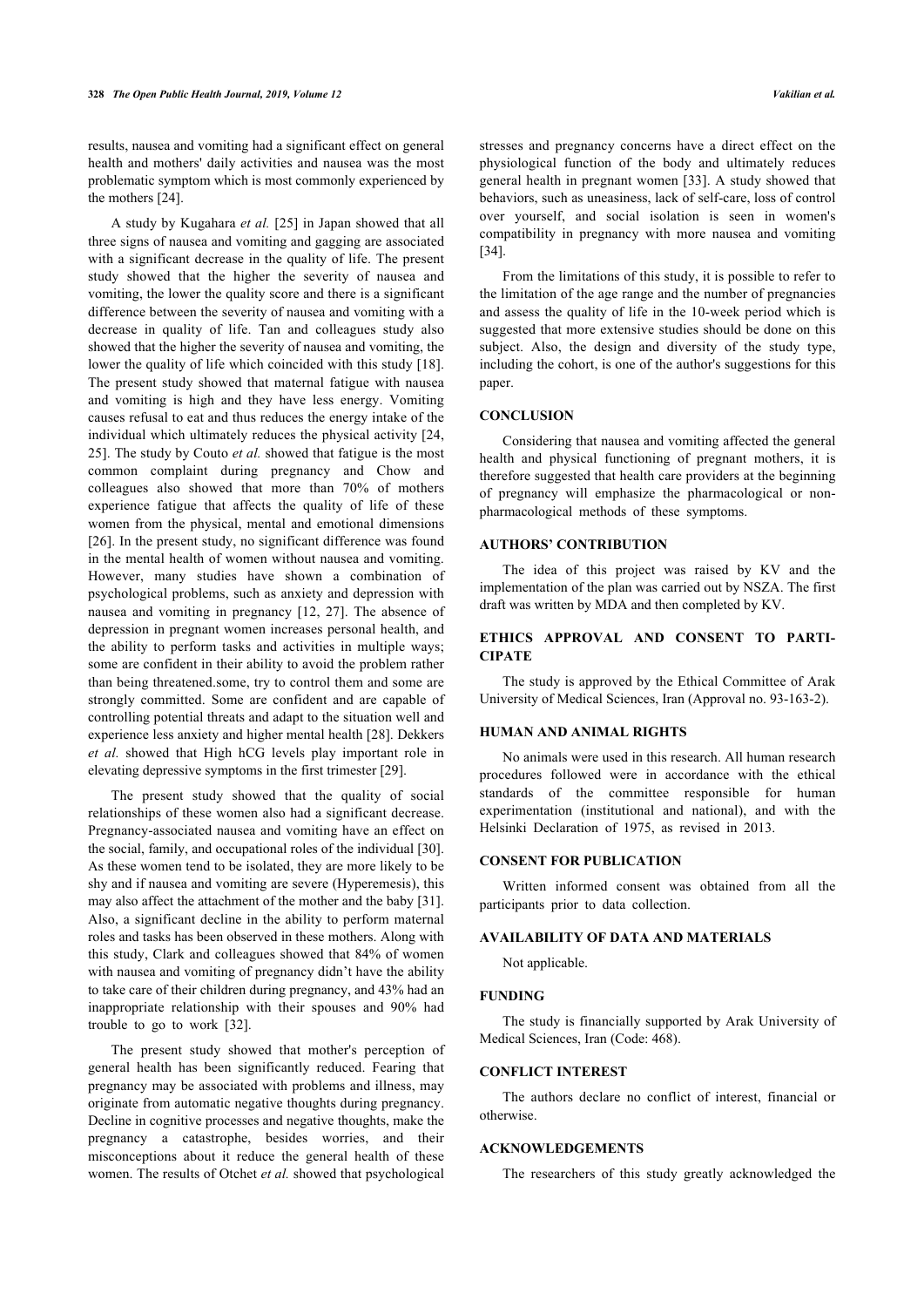mothers who participated in the project.

#### <span id="page-4-16"></span><span id="page-4-0"></span>**REFERENCES**

- [1] Arsenault M-Y, Lane CA, MacKinnon C, *et al.* The management of nausea and vomiting of pregnancy. J Obstet. Gynecol. Can.: JOGC 2002; 24(10): 817-31.
- <span id="page-4-17"></span><span id="page-4-1"></span>[2] Niebyl JR. Clinical practice. Nausea and vomiting in pregnancy. N Engl J Med 2010; 363(16): 1544-50. [\[http://dx.doi.org/10.1056/NEJMcp1003896\]](http://dx.doi.org/10.1056/NEJMcp1003896) [PMID: [20942670](http://www.ncbi.nlm.nih.gov/pubmed/20942670)]
- <span id="page-4-18"></span><span id="page-4-2"></span>[3] Erick M, Cox JT, Mogensen KM. ACOG Practice Bulletin 189: Nausea and Vomiting of Pregnancy. Obstet Gynecol 2018; 131(5): 935.

[\[http://dx.doi.org/10.1097/AOG.0000000000002604\]](http://dx.doi.org/10.1097/AOG.0000000000002604) [PMID: [296838](http://www.ncbi.nlm.nih.gov/pubmed/296838%2096) [96\]](http://www.ncbi.nlm.nih.gov/pubmed/296838%2096)

- <span id="page-4-19"></span><span id="page-4-3"></span>[4] Fiaschi L, Nelson-Piercy C, Deb S, King R, Tata LJ. Clinical management of nausea and vomiting in pregnancy and hyperemesis gravidarum across primary and secondary care: A population-based study. BIOG 2019.
- <span id="page-4-20"></span><span id="page-4-4"></span>[\[http://dx.doi.org/10.1111/1471-0528.15662\]](http://dx.doi.org/10.1111/1471-0528.15662) [PMID: [30786126](http://www.ncbi.nlm.nih.gov/pubmed/30786126)] [5] Davis M. Nausea and vomiting of pregnancy: An evidence-based

review. J Perinat Neonatal Nurs 2004; 18(4): 312-28. [\[http://dx.doi.org/10.1097/00005237-200410000-00002](http://dx.doi.org/10.1097/00005237-200410000-00002)] [PMID: [15](http://www.ncbi.nlm.nih.gov/pubmed/15%20646303) [646303\]](http://www.ncbi.nlm.nih.gov/pubmed/15%20646303)

<span id="page-4-21"></span>[6] Lacasse A, Rey E, Ferreira E, Morin C, Bérard A. Epidemiology of nausea and vomiting of pregnancy: Prevalence, severity, determinants, and the importance of race/ethnicity. BMC Pregnancy Childbirth 2009; 9(1): 26.

[\[http://dx.doi.org/10.1186/1471-2393-9-26\]](http://dx.doi.org/10.1186/1471-2393-9-26) [PMID: [19573237](http://www.ncbi.nlm.nih.gov/pubmed/19573237)]

<span id="page-4-22"></span><span id="page-4-5"></span>[7] Hinkle SN, Mumford SL, Grantz KL, *et al.* Association of nausea and vomiting during pregnancy with pregnancy loss: A secondary analysis of a randomized clinical trial. JAMA Intern Med 2016; 176(11): 1621-7. [\[http://dx.doi.org/10.1001/jamainternmed.2016.5641\]](http://dx.doi.org/10.1001/jamainternmed.2016.5641) [PMID: [27669](http://www.ncbi.nlm.nih.gov/pubmed/27669%20539)

[539](http://www.ncbi.nlm.nih.gov/pubmed/27669%20539)]

- <span id="page-4-23"></span><span id="page-4-6"></span>[8] Chou F-H, Avant KC, Kuo S-H, Fetzer SJ. Relationships between nausea and vomiting, perceived stress, social support, pregnancy planning, and psychosocial adaptation in a sample of mothers: A questionnaire survey. Int J Nurs Stud 2008; 45(8): 1185-91. [\[http://dx.doi.org/10.1016/j.ijnurstu.2007.08.004](http://dx.doi.org/10.1016/j.ijnurstu.2007.08.004)] [PMID: [17905253\]](http://www.ncbi.nlm.nih.gov/pubmed/17905253)
- <span id="page-4-24"></span><span id="page-4-7"></span>[9] Balíková M, Bužgová R. Quality of womens life with nausea and vomiting during pregnancy. Ošetřovatelství a porodní asistence 2014; 5(1): 29-35.
- <span id="page-4-25"></span><span id="page-4-8"></span>[10] Vakilian K, Kheiri M, Majidi A. Effect of cognitive-behavioral sexual counseling on female sexual function during pregnancy: An interventional study. communities 2018; 13 [\[http://dx.doi.org/10.15296/ijwhr.12018.15260\]](http://dx.doi.org/10.15296/ijwhr.12018.15260)
- <span id="page-4-9"></span>[11] Mazzotta P, Stewart D, Atanackovic G, Koren G, Magee LA. Psychosocial morbidity among women with nausea and vomiting of pregnancy: prevalence and association with anti-emetic therapy. J Psychosom Obstet Gynaecol 2000; 21(3): 129-36. [\[http://dx.doi.org/10.3109/01674820009075620\]](http://dx.doi.org/10.3109/01674820009075620) [PMID: [11076334](http://www.ncbi.nlm.nih.gov/pubmed/11076334)]
- <span id="page-4-26"></span><span id="page-4-10"></span>[12] Köken G, Yilmazer M, Cosar E, Sahin FK, Cevrioglu S, Gecici O. Nausea and vomiting in early pregnancy: Relationship with anxiety
- <span id="page-4-27"></span>and depression. J Psychosom Obstet Gynaecol 2008; 29(2): 91-5. [\[http://dx.doi.org/10.1080/01674820701733697\]](http://dx.doi.org/10.1080/01674820701733697) [PMID: [18655256](http://www.ncbi.nlm.nih.gov/pubmed/18655256)]
- <span id="page-4-28"></span><span id="page-4-11"></span>[13] Tan PC, Vani S, Lim BK, Omar SZ. Anxiety and depression in hyperemesis gravidarum: Prevalence, risk factors and correlation with clinical severity. Eur J Obstet Gynecol Reprod Biol 2010; 149(2): 153-8. [\[http://dx.doi.org/10.1016/j.ejogrb.2009.12.031\]](http://dx.doi.org/10.1016/j.ejogrb.2009.12.031) [PMID: [20097465](http://www.ncbi.nlm.nih.gov/pubmed/20097465)]
- <span id="page-4-12"></span>[14] Uguz F, Gezginc K, Kayhan F, Cicek E, Kantarci AH. Is hyperemesis gravidarum associated with mood, anxiety and personality disorders:
- <span id="page-4-29"></span>A case-control study. Gen Hosp Psychiatry 2012; 34(4): 398-402. [\[http://dx.doi.org/10.1016/j.genhosppsych.2012.03.021\]](http://dx.doi.org/10.1016/j.genhosppsych.2012.03.021) [PMID: [225](http://www.ncbi.nlm.nih.gov/pubmed/225%2054433) [54433](http://www.ncbi.nlm.nih.gov/pubmed/225%2054433)]
- <span id="page-4-30"></span><span id="page-4-13"></span>[15] Chandra K, Magee L, Einarson A, Koren G. Nausea and vomiting in pregnancy: Results of a survey that identified interventions used by women to alleviate their symptoms. J Psychosom Obstet Gynaecol 2003; 24(2): 71-5.

[\[http://dx.doi.org/10.3109/01674820309042804\]](http://dx.doi.org/10.3109/01674820309042804) [PMID: [12854391](http://www.ncbi.nlm.nih.gov/pubmed/12854391)]

<span id="page-4-31"></span><span id="page-4-14"></span>[16] Chou FH, Lin LL, Cooney AT, Walker LO, Riggs MW. Psychosocial factors related to nausea, vomiting, and fatigue in early pregnancy. J Nurs Scholarsh 2003; 35(2): 119-25. [\[http://dx.doi.org/10.1111/j.1547-5069.2003.00119.x](http://dx.doi.org/10.1111/j.1547-5069.2003.00119.x)] [PMID: [1285](http://www.ncbi.nlm.nih.gov/pubmed/1285%204291)

<span id="page-4-15"></span>[17] O'Brien B, Naber S. Nausea and vomiting during pregnancy: Effects

[4291\]](http://www.ncbi.nlm.nih.gov/pubmed/1285%204291)

on the quality of women's lives. Birth 1992; 19(3): 138-43. [\[http://dx.doi.org/10.1111/j.1523-536X.1992.tb00671.x\]](http://dx.doi.org/10.1111/j.1523-536X.1992.tb00671.x) [PMID: [138](http://www.ncbi.nlm.nih.gov/pubmed/138%208440)  $8440$ ]

[18] Tan A, Lowe S, Henry A. Nausea and vomiting of pregnancy: Effects on quality of life and day-to-day function. Aust N Z J Obstet Gynaecol 2018; 58(3): 278-90.

[\[http://dx.doi.org/10.1111/ajo.12714](http://dx.doi.org/10.1111/ajo.12714)] [PMID: [28949009\]](http://www.ncbi.nlm.nih.gov/pubmed/28949009)

- [19] Lacasse A, Rey E, Ferreira E, Morin C, Bérard A. Validity of a modified pregnancy-unique quantification of emesis and nausea (PUQE) scoring index to assess severity of nausea and vomiting of pregnancy. Am J Obstet Gynecol 2008; 198(1): e71-71.
- [20] Montazeri A, Goshtasebi A, Vahdaninia M, Gandek B. The Short Form Health Survey (SF-36): Translation and validation study of the Iranian version. Qual Life Res 2005; 14(3): 875-82. [\[http://dx.doi.org/10.1007/s11136-004-1014-5\]](http://dx.doi.org/10.1007/s11136-004-1014-5) [PMID: [16022079](http://www.ncbi.nlm.nih.gov/pubmed/16022079)]
- [21] Lacasse A, Rey E, Ferreira E, Morin C, Bérard A. Nausea and vomiting of pregnancy: What about quality of life? BJOG 2008; 115(12): 1484-93. [\[http://dx.doi.org/10.1111/j.1471-0528.2008.01891.x](http://dx.doi.org/10.1111/j.1471-0528.2008.01891.x)] [PMID: [1875](http://www.ncbi.nlm.nih.gov/pubmed/1875%202585)

[2585\]](http://www.ncbi.nlm.nih.gov/pubmed/1875%202585) [22] Chan OK, Sahota DS, Leung TY, Chan LW, Fung TY, Lau TK.

- Nausea and vomiting in health-related quality of life among Chinese pregnant women. Aust N Z J Obstet Gynaecol 2010; 50(6): 512-8. [\[http://dx.doi.org/10.1111/j.1479-828X.2010.01216.x](http://dx.doi.org/10.1111/j.1479-828X.2010.01216.x)] [PMID: [2113](http://www.ncbi.nlm.nih.gov/pubmed/2113%203860) [3860\]](http://www.ncbi.nlm.nih.gov/pubmed/2113%203860)
- [23] Dalfrà MG, Nicolucci A, Bisson T, Bonsembiante B, Lapolla A. QLISG (Quality of Life Italian Study Group). Quality of life in pregnancy and post-partum: A study in diabetic patients. Qual Life Res 2012; 21(2): 291-8. [\[http://dx.doi.org/10.1007/s11136-011-9940-5\]](http://dx.doi.org/10.1007/s11136-011-9940-5) [PMID: [21633879](http://www.ncbi.nlm.nih.gov/pubmed/21633879)]
- [24] Smith C, Crowther C, Beilby J, Dandeaux J. The impact of nausea and vomiting on women: A burden of early pregnancy. Aust N Z J Obstet Gynaecol 2000; 40(4): 397-401. [\[http://dx.doi.org/10.1111/j.1479-828X.2000.tb01167.x\]](http://dx.doi.org/10.1111/j.1479-828X.2000.tb01167.x) [PMID: [111](http://www.ncbi.nlm.nih.gov/pubmed/111%2094422)
- [94422](http://www.ncbi.nlm.nih.gov/pubmed/111%2094422)] [25] Kugahara T, Ohashi K. Characteristics of nausea and vomiting in pregnant Japanese women. Nurs Health Sci 2006; 8(3): 179-84.

[\[http://dx.doi.org/10.1111/j.1442-2018.2006.00279.x](http://dx.doi.org/10.1111/j.1442-2018.2006.00279.x)] [PMID: [1691](http://www.ncbi.nlm.nih.gov/pubmed/1691%201179) [1179\]](http://www.ncbi.nlm.nih.gov/pubmed/1691%201179)

- [26] Couto ER, Couto E, Vian B, et al. Quality of life, depression and anxiety among pregnant women with previous adverse pregnancy outcomes. Sao Paulo Med J 2009; 127(4): 185-9. [\[http://dx.doi.org/10.1590/S1516-31802009000400002\]](http://dx.doi.org/10.1590/S1516-31802009000400002) [PMID: [200](http://www.ncbi.nlm.nih.gov/pubmed/200%2011922) [11922](http://www.ncbi.nlm.nih.gov/pubmed/200%2011922)]
- [27] Kamysheva E, Skouteris H, Wertheim EH, Paxton SJ, Milgrom J. Examination of a multi-factorial model of body-related experiences during pregnancy: The relationships among physical symptoms, sleep quality, depression, self-esteem, and negative body attitudes. Body Image 2008; 5(2): 152-63.

[\[http://dx.doi.org/10.1016/j.bodyim.2007.12.005](http://dx.doi.org/10.1016/j.bodyim.2007.12.005)] [PMID: [18463009\]](http://www.ncbi.nlm.nih.gov/pubmed/18463009)

- [28] Semple RJ, Reid EF, Miller L. Treating anxiety with mindfulness: An open trial of mindfulness training for anxious children. J Cogn Psychother 2005; 19(4): 379. [\[http://dx.doi.org/10.1891/jcop.2005.19.4.379\]](http://dx.doi.org/10.1891/jcop.2005.19.4.379)
- [29] Dekkers GWF, Broeren MAC, Truijens SEM, Kop WJ, Pop VJM. Hormonal and psychological factors in nausea and vomiting during pregnancy. Psychol Med 2019; •••: 1-8. [\[http://dx.doi.org/10.1017/S0033291718004105](http://dx.doi.org/10.1017/S0033291718004105)] [PMID: [30696502\]](http://www.ncbi.nlm.nih.gov/pubmed/30696502)
- [30] Chou F-H, Kuo S-H, Wang R-H. A longitudinal study of nausea and vomiting, fatigue and perceived stress in, and social support for, pregnant women through the three trimesters. Kaohsiung J Med Sci 2008; 24(6): 306-14. [\[http://dx.doi.org/10.1016/S1607-551X\(08\)70157-8\]](http://dx.doi.org/10.1016/S1607-551X(08)70157-8) [PMID: [18635](http://www.ncbi.nlm.nih.gov/pubmed/18635%20416)
- [416](http://www.ncbi.nlm.nih.gov/pubmed/18635%20416)] [31] McCormack D, Scott-Heyes G, McCusker CG. The impact of hyperemesis gravidarum on maternal mental health and maternal–fetal attachment. J Psychosom Obstetrics Gynecol 2011; 32(2): 79-87. [\[http://dx.doi.org/10.3109/0167482X.2011.560691\]](http://dx.doi.org/10.3109/0167482X.2011.560691)
- [32] Clark S, Hughes B, McDonald SS. The impact of nausea and vomiting of pregnancy on quality of life: Report of a national consumer survey and recommendations for improving care. Obstet Gynecol Surv 2013; 68(9): S1-S10.

[\[http://dx.doi.org/10.1097/OGX.0b013e3182a8784d\]](http://dx.doi.org/10.1097/OGX.0b013e3182a8784d)

[33] Otchet F, Carey MS, Adam L. General health and psychological symptom status in pregnancy and the puerperium: What is normal? Obstet Gynecol 1999; 94(6): 935-41. [\[http://dx.doi.org/10.1097/00006250-199912000-00007\]](http://dx.doi.org/10.1097/00006250-199912000-00007) [PMID: [105](http://www.ncbi.nlm.nih.gov/pubmed/105%2076179)